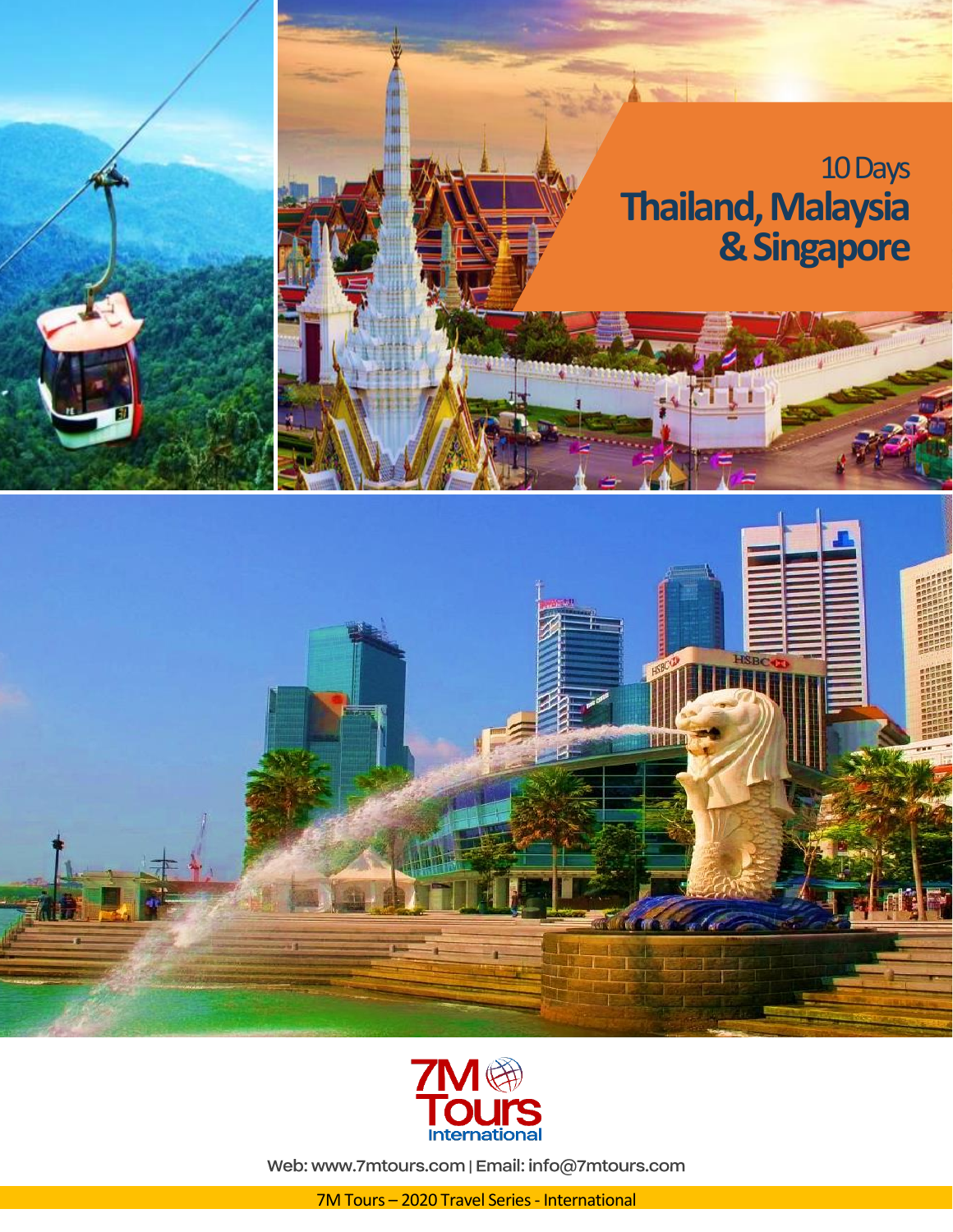# 10 Days Thailand, Malaysia & Singapore **| Daywise Itinerary**



**Day 01 : Depart to Far East**

Welcome aboard! Today enter the world of memorable journey to South East Asia (Far East). The tour is the most enjoyable experience, as it offers various insights into the 3 different cultures of these countries. Enjoy the trip with us! (Meals on Flight)



**Day 02 : Arrival in Far East – Bangkok – Transfer to Pattaya** We arrive at Far East Asia. From the airport in Bangkok, proceed to Pattaya and upon arrival check into the hotel. Pattaya is often referred to as "Fun Town", and should you ever have the pleasure of visiting this unique and unbelievable City you will certainly understand why. The afternoon is free for you to relax. This evening proceed for the Alcazar Show / Tiffany Show - a spectacular dance, music and costume extravaganza. (Meals: L, D)



#### **Day 03 : Pattaya – Coral Island – Nong Nooch Village**

After breakfast at your hotel, get set to explore the charm and beauty of Coral Island. Start with an exciting ride in a speedboat to Ko Larn Island where you can enjoy water sports activities like parasailing, snorkeling, windsurfing etc. on your own. Also view the colorful and abundant underwater life without getting wet as you gaze at them from aboard a glass bottom boat. Visit the Nong Nooch village, a traditional Thai village with beautiful tropical gardens. See the stunning orchid gardens, witness an exciting cultural show and see elephants perform stunts that you never thought possible. Return to Pattaya in the evening and enjoy overnight stay. (Meals: B, L, D)



**Day 04 : Transfer to Bangkok – City Tour featuring Wat Benchamabophit, Wat Pho and Wat Traimit temples**

After an American breakfast at your hotel, check out and proceed to Bangkok. Enroute, visit a Gems Gallery where you can not only buy precious stones but also understand their creation and making. On arrival into Bangkok enjoy lunch and then proceed on a guided city tour of this bustling city. Visit the 'Wat Benchamabophit' – the marble temple, the 'Wat  $-$  Pho'  $-$  the temple of the reclining Buddha, which is the largest and oldest in Bangkok and 'Wat Traimit' – the temple of the Golden Buddha. This 5.5 ton Buddha image is made of pure gold and is one of the most stunning sights. Later you have some free time to explore the great shopping this city offers. (Meals: B, L, D)



**Day 05 : Bangkok – Safari World – Safari Park** 

A fun filled trip to Safari World - Visit Safari Park and Marine Park, Thailand's greatest open air Zoo and Leisure Park. After an American breakfast at the hotel, visit the Safari Park – an open zoo where visitors can marvel at the animals living in their natural habitat. At Marine Park there are a variety of exotic marine animals and shows of trained dolphins, birds and seals. Today you have an opportunity to have the closest encounter with rare and endangered species of the animal kingdom and also enjoy lunch in the park. Enjoy overnight stay in Bangkok. (Meals: B, L, D)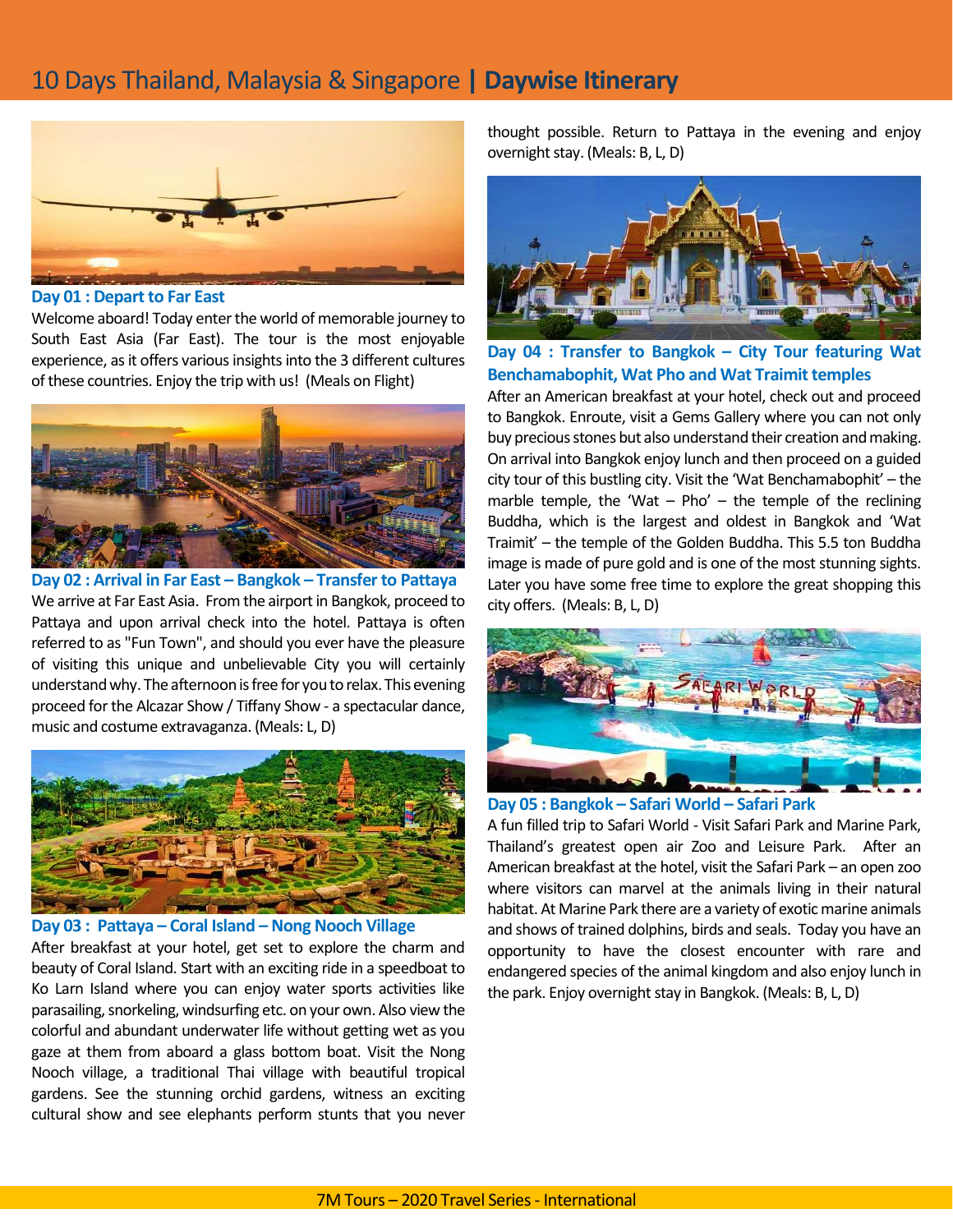

**Day 06 : Kuala Lumpur – Genting Highlands – Batu Caves – Genting Skyway**

After breakfast at the hotel, check out and proceed to the airport for your flight to Kuala Lumpur. On arrival proceed to Genting Highlands – a beautiful mountain resort and the 'city of entertainment'. En route visit Batu caves – a leading Hindu shrine in Malaysia. This limestone cave is 400 meters long and 100 meters high. Later drive to Genting Highlands. Reach your resort by South East Asia's longest cable car – the Genting Skyway which provides fantastic views of breathtaking scenery and animatronics. Tonight, if you choose, you can try your luck at South East Asia's largest casino, the Casino–De–Genting on your own. Return to Kuala Lumpur for overnight stay. (Meals: B, L, D)



**Day 07 : Kuala Lumpur –Genting Outdoor Theme Park – City Tour of Kuala Lumpur**

After breakfast at the hotel, enjoy visit the Outdoor Theme Park where you can experience and enjoy the many rides. Whether taking leisure drives in the Antique car or experiencing the adrenaline pumping Space Shot, it's a magical adventure of fun and excitement for the whole family. Later drive to Kuala Lumpur – the capital city. On arrival into Kuala Lumpur, proceed on an exciting guided city tour of Kuala Lumpur. Visit the Golden Triangle – the commercial center, see the King's Palace – residence of the ruler of Malaysia, The National Mosque, the National Monument and the superb buildings at the Independence square. Make a photo stop of the magnificent Petronas Twin Towers, one of the tallest buildings in the world. Visit Putrajaya - the Administrative capital of Malaysia. Return to the hotel for overnight stay in Kuala Lumpur. (Meals: B, L, D)



**Day 08 : Kuala Lumpur – Singapore** 

After buffet breakfast proceed to Singapore, the Lion City. On arrival proceed to the hotel for check in. Experience the exciting Night Safari tour. Nestled in 40 hectares of lush forest, the Night Safari offers the unique experience of exploring wildlife in a tropical jungle at night. Through the use of subtle lighting techniques, you will be able to view over 100 species of nocturnal animals in their vast natural habitat. (Meals: B, L, D)



**Day 09 : Singapore – Singapore City Tour – Sentosa Island** After breakfast at your hotel proceed on an exciting tour of this colonial city. Drive past the Parliament House, Supreme Court, City Hall, China Town and Little India. Stop at Raffles Landing Site, one of the most historical sites. Later visit Sentosa Island – Singapore's playground which has something for the entire family. Visit the Underwater World -'a large aquarium features a long walk-through tank' where you can experience sharks and rays swimming right over your head. Visit the Dolphin Lagoon where trained rare pink dolphins put on a great show. Watch a world-class water show comprising dramatic effects, water jets, lasers, burst of fire and foot-tapping music set in the sea. (Meals: B, L, D)

#### **Day 10: Depart from Singapore**

After an American breakfast at the hotel check out of the hotel and proceed to the Airport for your flight back home. (Meals: B)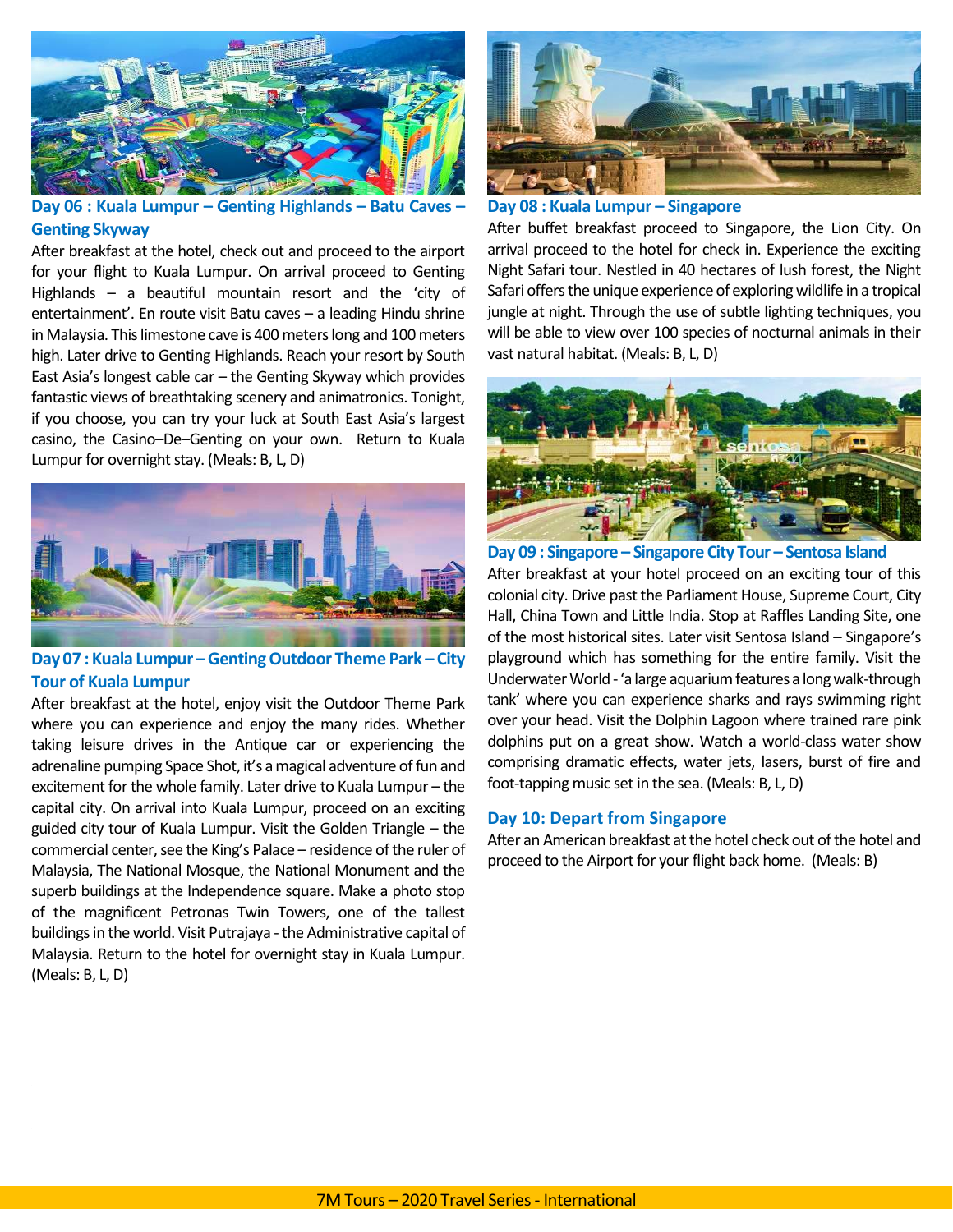# 10 Days Thailand, Malaysia & Singapore **| Package Details**

## **Tour Inclusions (per person)**

- International and domestic airfare.
- Deluxe Hotel Accommodations on Double Occupancy Basis.
- All Transfers & Transportations in A/C coach in each city.
- Cost involved Sightseeing per Itinerary with entrance fees.
- Cost of English speaking Tour Guides.
- 24/7 Tour Manager.
- Daily Breakfast, Lunch & Dinner mentioned in your itinerary.

## **Exclusions (Not Included items)**

- Baggage handling and airline Baggage Charges.
- Cost of Visa for USA citizen only (7M Tours is not responsible for rejection in Visa by consulate).
- Early check in in the Hotel.
- Anything not included in the package.
- Any tours, transfers or event tickets not mentioned in package.
- Travel and medical Insurance to participate in tour.
- Meals other than what is mentioned in your itinerary.
- Tips (Suggested Tip USD 5.00 per person, per day)
- Any expenses of personal nature such as laundry, insurance, mineral water, food and drink not in the regular menu provided by us, mini bar, telephone calls, pay channels etc.
- No Porterage is included.
- Cost of excursions, city sightseeing, entrance fees and local guides other than that mentioned in **'Inclusions'.**

# **Hotel Information (listed below or similar)**

| City (Area)        | <b>Ngts</b> | Hotel listed or similar                        |
|--------------------|-------------|------------------------------------------------|
| Pattaya            | 02          | Hard Rock Pattaya or similar                   |
| Bangkok            | 02          | Pullman Bangkok Grande Sukhumvit or<br>similar |
| Kuala<br>Lumpur    | 02          | Hilton Petaling Jaya or similar                |
| Singapore          | 02          | Mercure Singapore On Stevens or similar        |
| <b>Total Ngts:</b> | 08          |                                                |

## **Basic Information**

- ✓ **Check-In Time at 4pm | Check-Out Time at 11am**
- ✓ **Breakfast Time (as provided at hotel): 6:30am-9:30am**
- ✓ **NOTE: Incidental charges and/or any additional menu items must be paid by client.**

# **Flight & Visa Terms & Conditions**

- **Preferred Seating by Airline: 7M Tours can only request to the** airline(s) for preferred seats, however, this is *as per their policy* and *at their discretion*. We don't guarantee any preferred seats.
- **Special Assistance/Disabled/Handicapped & Wheelchair Access**: 7M Tours can only request the Airlines for wheelchair assistance, however, we cannot provide or guarantee wheelchair assistance on any International or Domestic Airlines.
- Air Tickets: Once Air Tickets have been booked, they are NON-REFUNDABLE under any circumstances.

**Visa Status/Application**: 7M Tours is not responsible for any Visa application process and will not be held liable for any charges due to errors in application or rejection of any Visa.

#### **Insurance Information**

#### **You can check out the following information about getting Insurance individually or as a group:**

[https://www.insuremytrip.com/l/travel-insurance-](https://www.insuremytrip.com/l/travel-insurance-2/?linkId=30002&gclid=EAIaIQobChMI5dfah6PC2gIVWR0rCh0qoA8tEAAYASAAEgL3a_D_BwE)

[2/?linkId=30002&gclid=EAIaIQobChMI5dfah6PC2gIVWR0rCh0qoA8tEAAYASAAE](https://www.insuremytrip.com/l/travel-insurance-2/?linkId=30002&gclid=EAIaIQobChMI5dfah6PC2gIVWR0rCh0qoA8tEAAYASAAEgL3a_D_BwE) [gL3a\\_D\\_BwE](https://www.insuremytrip.com/l/travel-insurance-2/?linkId=30002&gclid=EAIaIQobChMI5dfah6PC2gIVWR0rCh0qoA8tEAAYASAAEgL3a_D_BwE)

## **Visa Information**

| Country   | <b>Information</b>                      |  |  |
|-----------|-----------------------------------------|--|--|
| Thailand  | No Visa required for US Passport Holder |  |  |
| Malaysia  | No Visa required for US Passport Holder |  |  |
| Singapore | No Visa required for US Passport Holder |  |  |

# **Cancellation Policy**

#### **Land Cost**

- a) 90 days prior to departure NO REFUND
- b) 90-120 days prior to departure 50% REFUND
- **All Airlines**: There is NO REFUND. No exceptions. 7M Tours will not be held liable or responsible for any missed attraction or hotel accommodation due to any delay and/or cancellation of flight(s).
- **International Airlines: NO REFUND, however, can try to get a credit** for up to 01 year after deduction of cancellation/reissue charges, depending on Airline that flight was booked. Domestic Airlines in other countries will not issue refund or give credit of any kind. No exceptions.

# **Package Terms & Conditions**

Surcharges will apply if any tradeshow, fair, special event or concert is being held at the applicable city during travel. 7M Tours reserves the right to use alternative accommodation, sightseeing tours and transfer of equal or higher standards. No refunds either in part or full will be made for any unused services in above package like ground transportation, meals, accommodation, sightseeing tours. 7M Tours will not be held responsible for any missed breakfast, lunch or dinner due to flight timings. No Intercity surface transfers are included unless specified in the package. 7M Tours will not be held liable for any baggage charges or any other charges by any airline(s) for the clients. Payment for the tour must be made as per the invoice & payment terms and conditions. Changes to any part of the agreed itinerary cannot be made once partial and/or full payment has been made to 7M Tours. The Tour Itinerary will not start on a weekend unless previously arranged by 7M Tours.

## **Booking Conditions for International Travel**

Each traveler is required to fill out a Disclaimer Form, duly sign in and return along with a copy of the valid passport (Photo page for US Citizen).

- Meals: The location and menus are pre-set for the meals provided on the tour. We reserve the right to change the location and the menu under events which occur beyond our control.
- Hotels/Villas: We tend to select hotels which are more comfortable after a long day of sightseeing. All baggage and personal belongings are at all times and under all circumstances your responsibility. 7M Tours will not be responsible or liable in case of loss / breakage of such items from the hotel/villa or transit all along the duration of tour. The company is not liable for any damages done to the room or the hotel/villa during your stay there.